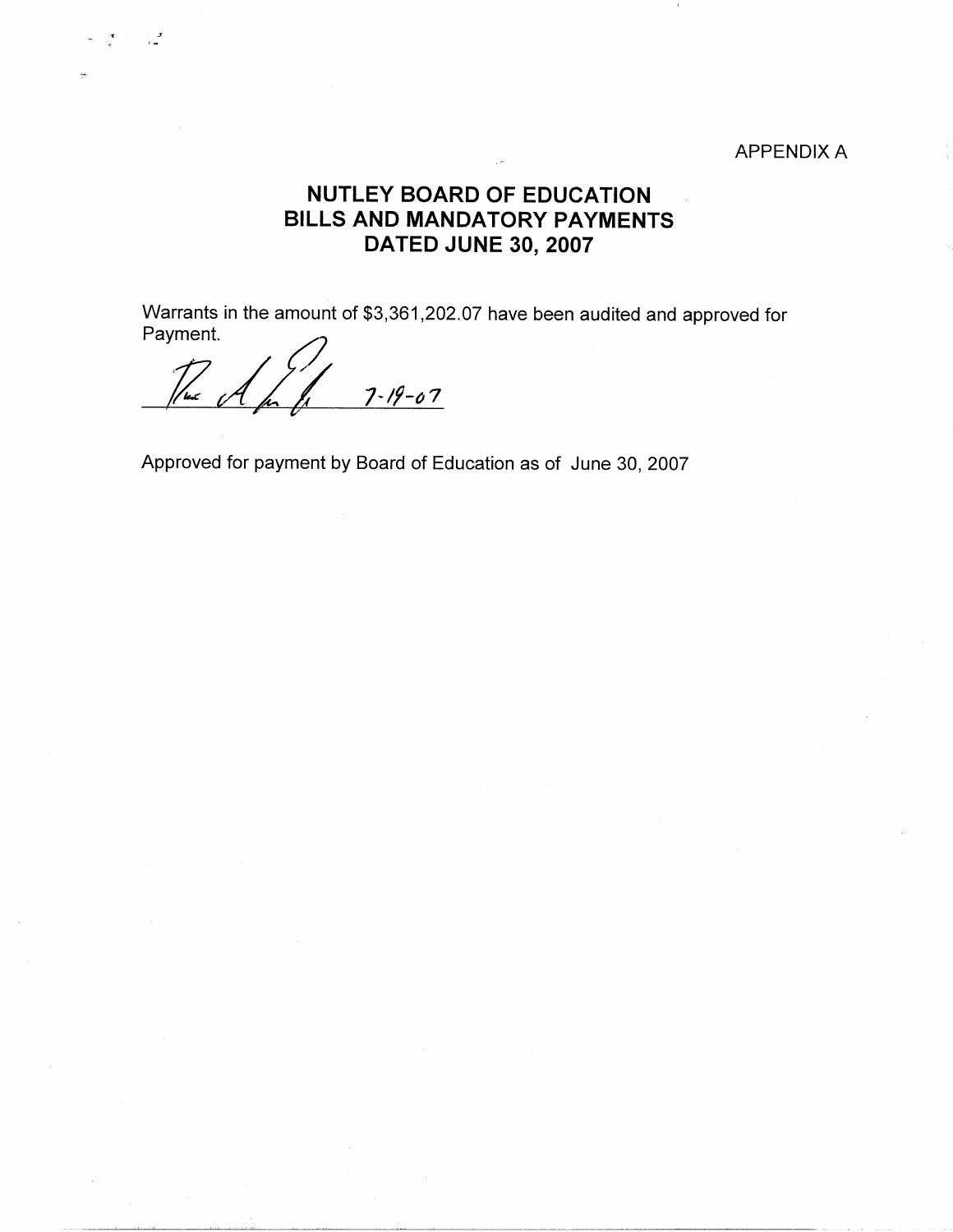| Check journal        |  |
|----------------------|--|
| Rec and Unrec checks |  |

## Nutley Board of Education

Hand and Machine checks

and the company of the company of the

 $\bar{z}$ 

 $\mathbf{1}$ 

Starting date 6/20/2007

Ending date 6/30/2007

| <b>Cknum</b>      | Date     | Rec date | <b>Vcode</b>    | Vendor name                                    | <b>Check amount</b> |
|-------------------|----------|----------|-----------------|------------------------------------------------|---------------------|
| 073320 H          | 06/26/07 |          | <b>PAY</b>      | <b>B.O.E. SALARY ACCOUNT</b>                   | \$1,726,421.93      |
| 073321            | 06/20/07 |          |                 | BOEP BOE PETTY CASH/ROBERT GREEN, TRUSTEE      | \$341.38            |
| 073322            | 06/20/07 |          |                 | CHRE CHANREE CONSTRUCTION                      | \$418,935.44        |
| 073323            | 06/20/07 |          | <b>MILL</b>     | MILLENNIUM STRATEGIES, LLC                     | \$24,000.00         |
| 073324            | 06/20/07 |          |                 | CTPC COMPUTER TECHNOLOGY PETTY CASH ACCOL      | \$193.88            |
| 073325            | 06/20/07 |          | <b>LIPC</b>     | LINCOLN PETTY CASH/L. RESTEL, TRUSTEE          | \$293.76            |
| 073326            | 06/21/07 |          |                 | NHPC NHS PETTY CASH/G.CATRAMBONE, TRUSTEE      | \$492.47            |
| 073327            | 06/21/07 |          |                 | <b>SGPC SPRING GARDEN PETTY CASH/R.CLERICO</b> | \$18.65             |
| 073328            | 06/21/07 |          |                 | FSPC FRANKLIN PETTY CASH/J.CALICCHIO, TRUSTEE  | \$134.24            |
| 073329            | 06/21/07 |          |                 | SSPC SPECIAL SERV PETTY CASH/A. BRUDER, TRUST  | \$139.50            |
| 073330            | 06/21/07 |          | YS1             | YANTACAW PETTY CASH/M. DOWSE, TRUSTEE          | \$181.64            |
| 073331            | 06/26/07 |          | <b>RSP</b>      | RADCLIFFE PETTY CASH/S. TOLVE, TRUSTEE         | \$144.41            |
| 073332            | 06/26/07 |          |                 | BOET TRANSP. PETTY CASH/P.HOLLYWOOD,TRUSTE     | \$270.04            |
| 073333            | 06/26/07 |          |                 | WSPC WASHINGTON PETTY CASH/D.JONES, TRUSTEE    | \$298.25            |
| 073334            | 06/26/07 |          | <b>NHS</b>      | <b>NUTLEY HIGH SCHOOL</b>                      | \$439.05            |
| 073335 H          | 06/29/07 |          | <b>PAY</b>      | <b>B.O.E. SALARY ACCOUNT</b>                   | \$95,956.30         |
| 073336 H          | 06/27/07 |          |                 | BOES BOARD OF EDUCATION SALARY ACCOUNT         | \$48,197.56         |
| 073337 H          | 06/27/07 |          |                 | BOES BOARD OF EDUCATION SALARY ACCOUNT         | \$91,912.68         |
| <b>73338</b>      | 06/28/07 |          |                 | NBED NBOE EXT DAY PETTY CASH/M.CERVASIO        | \$269.99            |
| 073339            | 06/29/07 |          |                 | ADEN ADVANCED ENGRAVING INC.                   | \$97.50             |
| 073340            | 06/29/07 |          | <b>ACP</b>      | AFFORDABLE COMPUTER PRODUCTS, INC.             | \$1,986.00          |
| 073341            | 06/29/07 |          |                 | ALBC ALTA BOOK CENTER                          | \$306.12            |
| 073342            | 06/29/07 |          | AC0             | APPLE COMPUTER, INC.                           | \$231.95            |
| 073343            | 06/29/07 |          | AC <sub>3</sub> | <b>APPLE COMPUTER, INC.</b>                    | \$5,993.85          |
| 073344            | 06/29/07 |          | <b>ARF</b>      | <b>ARCTIC FALLS</b>                            | \$42.42             |
| 073345            | 06/29/07 |          | BS4             | <b>BANYAN SCHOOL</b>                           | \$2,148.00          |
| 073346            | 06/29/07 |          | KB <sub>3</sub> | <b>BECKMEYER; KAREN</b>                        | \$11.51             |
| 073347            | 06/29/07 |          |                 | BSCO BELLEVILLE SUPPLY CO., INC.               | \$8.92              |
| 073348            | 06/29/07 |          |                 | BCSS BERGEN COUNTY SPECIAL SERVICES            | \$570.00            |
| 073349            | 06/29/07 |          |                 | CJTP C & J TROPHIES & PROMOTIONS               | \$264.00            |
| 073350            | 06/29/07 |          |                 | CABL CABLEVISION LIGHTPATH INC                 | \$9,224.96          |
| 073351            | 06/29/07 |          |                 | CCPT CALDWELL PEDIATRIC THERAPY CTR.           | \$3,588.00          |
| 073352            | 06/29/07 |          |                 | CAN1 CANON U.S.A., INC.                        | \$553.80            |
| 073353            | 06/29/07 |          | <b>CAN</b>      | <b>CANOVA; LARISSA</b>                         | \$85.00             |
| 073354            | 06/29/07 |          | DC5             | <b>CARGILL-MELE; DONNA</b>                     | \$35.11             |
| 073355            | 06/29/07 |          | <b>SAP</b>      | <b>CARQUEST OF NUTLEY</b>                      | \$11.35             |
| $\epsilon$<br>356 | 06/29/07 |          | LS7             | <b>CASSILLI; LISA MARIE</b>                    | \$132.77            |
| 073357            | 06/29/07 |          | CB7             | CBH CARE, INC.                                 | \$175.00            |
| 073358            | 06/29/07 |          | <b>CGI</b>      | <b>CDW GOVERNMENT, INC.</b>                    | \$1,491.67          |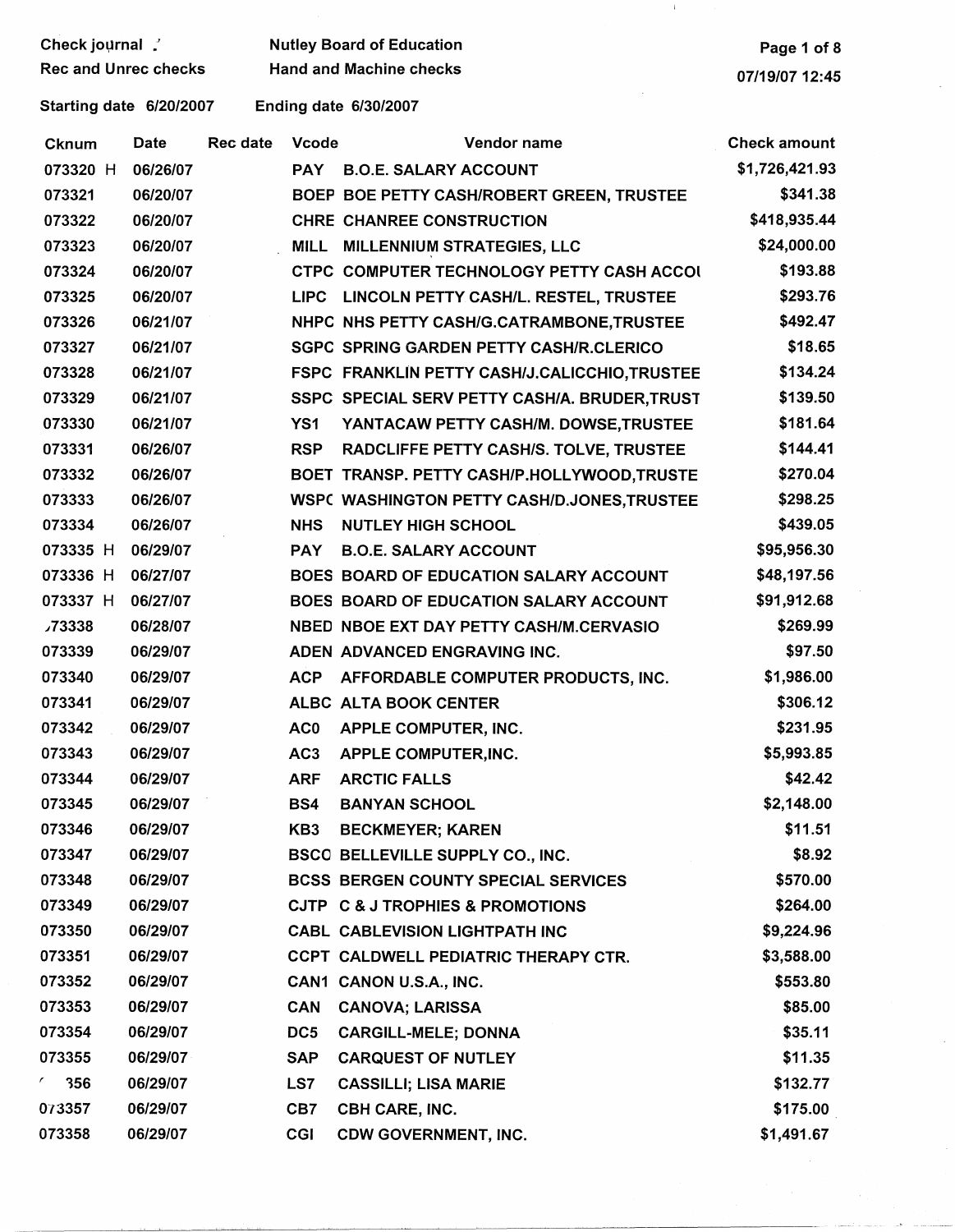|        |                             |                   |                 | <b>Hand and Machine checks</b>                   |                     |
|--------|-----------------------------|-------------------|-----------------|--------------------------------------------------|---------------------|
|        | <b>Rec and Unrec checks</b> |                   |                 | 07/19/07 12:45                                   |                     |
|        | Starting date 6/20/2007     |                   |                 | Ending date 6/30/2007                            |                     |
| Cknum  | Date                        | Rec date          | Vcode           | Vendor name                                      | <b>Check amount</b> |
| 073359 | 06/29/07                    |                   |                 | CPNJ CEREBRAL PALSY OF NORTH JERSEY              | \$5,707.00          |
| 073360 | 06/29/07                    |                   | <b>CHE</b>      | <b>CHERENSON GROUP</b>                           | \$3,445.06          |
| 073361 | 06/29/07                    |                   |                 | CHTH CHILDRENS THERAPY CENTER                    | \$127.50            |
| 073362 | 06/29/07                    |                   |                 | <b>CHEL CHRIS HELM</b>                           | \$528.81            |
| 073363 | 06/29/07                    |                   |                 | CIOF CIOFFI; ROSE                                | \$450.00            |
| 073364 | 06/29/07                    |                   | <b>CIT</b>      | CIT TECHNOLOGY FINANCIAL SERVICES, INC.          | \$98.00             |
| 073365 | 06/29/07                    |                   | <b>COL</b>      | <b>COLANERI BROS.</b>                            | \$211.55            |
| 073366 | 06/29/07                    |                   |                 | COLP COLANGELO; PAUL                             | \$75.78             |
| 073367 | 06/29/07                    |                   | KC <sub>2</sub> | <b>COMUNE; KRISTIN</b>                           | \$450.00            |
| 073368 | 06/29/07                    |                   | CG              | <b>CONTEMPORARY GLASS</b>                        | \$48.00             |
| 073369 | 06/29/07                    |                   | LG1             | <b>CUMMINGS; LINNETTE</b>                        | \$91.44             |
| 073370 | 06/29/07                    |                   |                 | MICU CUNDARI; MICHAEL                            | \$450.00            |
| 073371 | 06/29/07                    |                   |                 | DAYT DAYTOP                                      | \$2,058.00          |
| 073372 | 06/29/07                    |                   | <b>DCM</b>      | DCM ARCHITECTURE INC.                            | \$10,964.29         |
| 073373 | 06/29/07                    |                   | DD <sub>3</sub> | <b>DIGIOVINE; DONALD</b>                         | \$190.17            |
| 073374 | 06/29/07                    |                   | <b>FDI</b>      | <b>DIPIANO; FRANK</b>                            | \$120.75            |
| 073375 | 06/29/07                    |                   | <b>DOW</b>      | DOWLING FOOD SERVICE MANAGEMENT, INC.            | \$48,469.81         |
| 073376 | 06/29/07                    |                   | JD              | <b>DWYER; JOSEPH</b>                             | \$137.00            |
| 073377 | 06/29/07                    |                   |                 | EPRS ECONOMY PAPER & REST. SUPPLY CO.            | \$21.80             |
| 073378 | 06/29/07                    |                   |                 | <b>ECA5 ESSEX COUNTY ATHLETIC DIRECTORS ASSN</b> | \$388.00            |
| 073379 | 06/29/07                    |                   |                 | ECA6 ESSEX COUNTY ATHLETIC DIRECTORS ASSN        | \$355.00            |
| 073380 | 06/29/07                    |                   |                 | ECAD ESSEX COUNTY ATHLETIC DIRECTORS ASSN        | \$95.00             |
| 073381 | 06/29/07                    |                   |                 | ECDP ESSEX COUNTY DEPT.OF PARKS, RECREATION      | \$100.00            |
| 073382 |                             | 06/29/07 06/29/07 |                 | 00.0 \$ Multi Stub Void                          | \$0.00              |
| 073383 | 06/29/07                    |                   |                 | ECES ESSEX COUNTY EDUCATIONAL SERVICES           | \$52,126.46         |
| 073384 | 06/29/07                    |                   | ΜN              | EUGENE FOWLER NEWSPAPER DELIVERY                 | \$1,367.70          |
| 073385 | 06/29/07                    |                   | FF.             | <b>FACTS ON FILE INC.</b>                        | \$29.65             |
| 073386 | 06/29/07                    |                   | <b>FNS</b>      | FEDERAL NEWS SERVICE, INC.                       | \$177.00            |
| 073387 | 06/29/07                    |                   |                 | FELD FELDMAN BROTHERS ELECTRICAL SUPPLY CC       | \$1,914.92          |
| 073388 | 06/29/07                    |                   | KF              | <b>FLANNERY; KATHERINE</b>                       | \$50.00             |
| 073389 | 06/29/07                    |                   |                 | FOR FORCE MACHINERY CO.                          | \$119.98            |
| 073390 | 06/29/07                    |                   |                 | <b>FORU FORUM SCHOOL</b>                         | \$7,543.80          |
| 073391 | 06/29/07                    |                   | FS <sub>2</sub> | <b>FRANKLIN SCHOOL</b>                           | \$54.00             |
| 073392 | 06/29/07                    |                   |                 | <b>SAFR FREDERICKS; SARAH</b>                    | \$353.94            |
| 073393 | 06/29/07                    |                   |                 | <b>FRCO FRESH CONCEPTS</b>                       | \$733.54            |
| 073394 | 06/29/07                    |                   | <b>GPB</b>      | <b>GACCIONE, POMACO &amp; MALANGA</b>            | \$4,213.06          |
| 073395 | 06/29/07                    |                   |                 | <b>GEC4 GE CAPITAL</b>                           | \$2,823.00          |
| 073396 | 06/29/07                    |                   |                 | HAHC HARBOR HOUSE LAW PRESS, INC.                | \$156.85            |
| 073397 | 06/29/07                    |                   | JPH             | <b>HECHT; JENIFER P.</b>                         | \$450.00            |
|        |                             |                   |                 |                                                  |                     |

Ļ.

 $\frac{1}{2} \sum_{i=1}^{n} \frac{1}{2} \sum_{j=1}^{n} \frac{1}{2} \sum_{j=1}^{n} \frac{1}{2} \sum_{j=1}^{n} \frac{1}{2} \sum_{j=1}^{n} \frac{1}{2} \sum_{j=1}^{n} \frac{1}{2} \sum_{j=1}^{n} \frac{1}{2} \sum_{j=1}^{n} \frac{1}{2} \sum_{j=1}^{n} \frac{1}{2} \sum_{j=1}^{n} \frac{1}{2} \sum_{j=1}^{n} \frac{1}{2} \sum_{j=1}^{n} \frac{1}{2} \sum_{j=1}^{n$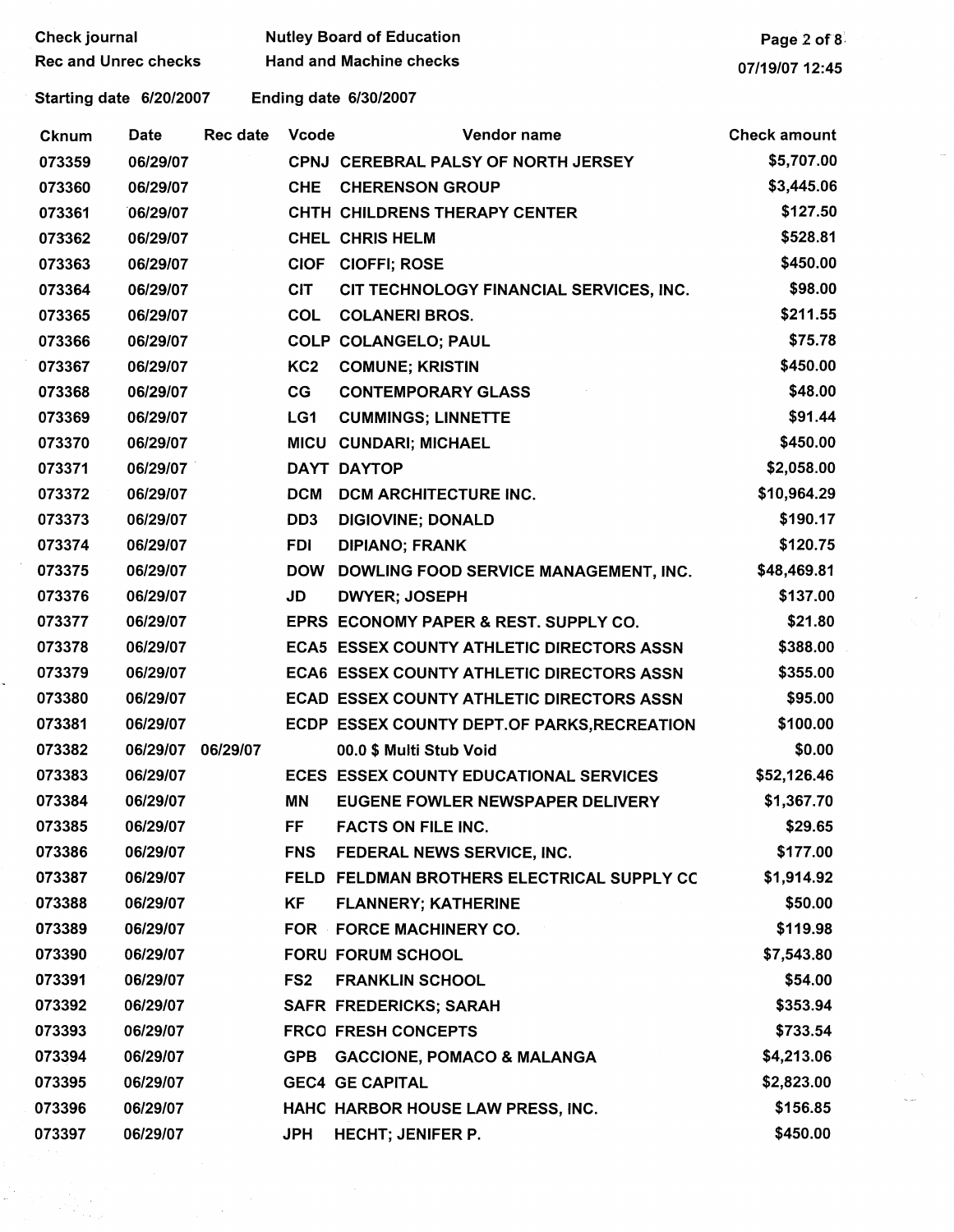| Check journal                                           |          |          | <b>Nutley Board of Education</b> | Page 3 of 8                                 |                     |  |
|---------------------------------------------------------|----------|----------|----------------------------------|---------------------------------------------|---------------------|--|
| <b>Rec and Unrec checks</b>                             |          |          | <b>Hand and Machine checks</b>   | 07/19/07 12:45                              |                     |  |
| <b>Ending date 6/30/2007</b><br>Starting date 6/20/2007 |          |          |                                  |                                             |                     |  |
| <b>Cknum</b>                                            | Date     | Rec date | Vcode                            | Vendor name                                 | <b>Check amount</b> |  |
| 073398                                                  | 06/29/07 |          | <b>HRF</b>                       | HERFF JONES, INC.                           | \$1,416.78          |  |
| 073399                                                  | 06/29/07 |          | ILT.                             | <b>IL TULIPANO</b>                          | \$2,940.00          |  |
| 073400                                                  | 06/29/07 |          | <b>PIT</b>                       | <b>IMAGISTICS INTERNATIONAL INC.</b>        | \$61.60             |  |
| 073401                                                  | 06/29/07 |          | IMM1                             | <b>IMMEDICENTER</b>                         | \$318.00            |  |
| 073402                                                  | 06/29/07 |          | PI <sub>3</sub>                  | <b>ISABELLA; PATRICIA</b>                   | \$450.00            |  |
| 073403                                                  | 06/29/07 |          | JA6                              | <b>JENKINSONS AQUARIUM</b>                  | \$355.00            |  |
| 073404                                                  | 06/29/07 |          | JT                               | JIMMY'S, INC.                               | \$1,460.00          |  |
| 073405                                                  | 06/29/07 |          |                                  | JOTS JOHNNY ON THE SPOT                     | \$121.39            |  |
| 073406                                                  | 06/29/07 |          | JK                               | <b>KELLY; JAMES</b>                         | \$450.00            |  |
| 073407                                                  | 06/29/07 |          | <b>KEY</b>                       | <b>KEYBOARD CONSULTANTS, INC.</b>           | \$74,494.00         |  |
| 073408                                                  | 06/29/07 |          |                                  | <b>LSVC LEARNING SERVICES</b>               | \$131.50            |  |
| 073409                                                  | 06/29/07 |          | LL <sub>2</sub>                  | <b>LICAMELI; LESSLIE</b>                    | \$900.00            |  |
| 073410                                                  | 06/29/07 |          | <b>LITT</b>                      | LITTLE FALLS BOARD OF EDUCATION             | \$10,548.40         |  |
| 073411                                                  | 06/29/07 |          |                                  | <b>CALO LOCURCIO; CAROL</b>                 | \$142.96            |  |
| 073412                                                  | 06/29/07 |          |                                  | <b>MAM1 MARRA; MARCELLINO</b>               | \$450.00            |  |
| 073413                                                  | 06/29/07 |          | <b>MCD</b>                       | <b>MINOLTA CORPORATION</b>                  | \$287.84            |  |
| 073414                                                  | 06/29/07 |          |                                  | <b>MSU1 MONTCLAIR STATE UNIVERSITY</b>      | \$28,512.00         |  |
| 073415                                                  | 06/29/07 |          |                                  | MUJC MORRIS UNION JOINTURE COMMISSION       | \$388.50            |  |
| 73416                                                   | 06/29/07 |          | MS <sub>2</sub>                  | <b>MUSIC SHOP</b>                           | \$269.95            |  |
| 073417                                                  | 06/29/07 |          | MS6                              | <b>MUSIC SHOP</b>                           | \$80.00             |  |
| 073418                                                  | 06/29/07 |          | <b>NAN</b>                       | <b>NANINAS IN THE PARK</b>                  | \$1,500.00          |  |
| 073419                                                  | 06/29/07 |          |                                  | NAPT NATIONAL ASSN FOR PUPIL TRANSPORTATION | \$75.00             |  |
| 073420                                                  | 06/29/07 |          |                                  | NATS NATIONAL SCHOOL PRODUCTS               | \$209.86            |  |
| 073421                                                  | 06/29/07 |          | SN                               | <b>NICASTRO; SUSAN</b>                      | \$594.00            |  |
| 073422                                                  | 06/29/07 |          | NJ1                              | <b>NJSIAA</b>                               | \$80.00             |  |
| 073423                                                  | 06/29/07 |          |                                  | JEJE NOLASCO; JESSICA                       | \$450.00            |  |
| 073424                                                  | 06/29/07 |          |                                  | <b>NOR1 NORCIA; NICHOLAS</b>                | \$116.40            |  |
| 073425                                                  | 06/29/07 |          | PDI                              | <b>NOVACOPY OF TEXAS LLC</b>                | \$138.82            |  |
| 073426                                                  | 06/29/07 |          | <b>NHC</b>                       | NUTLEY HEATING & COOLING SUPPLY CO.         | \$11.39             |  |
| 073427                                                  | 06/29/07 |          | <b>NKG</b>                       | <b>NUTLEY KEY &amp; GLASS</b>               | \$15.00             |  |
| 073428                                                  | 06/29/07 |          | <b>NSR</b>                       | <b>NUTLEY SHOP-RITE, INC.</b>               | \$3,374.43          |  |
| 073429                                                  | 06/29/07 |          | DO <sub>1</sub>                  | <b>OSETTO; DANINE</b>                       | \$900.00            |  |
| 073430                                                  | 06/29/07 |          | <b>OSIE</b>                      | <b>OSIEJA; CHRISTINA</b>                    | \$450.00            |  |
| 073431                                                  | 06/29/07 |          | BP3                              | <b>PANDOLFI; BECKY</b>                      | \$60.63             |  |
| 073432                                                  | 06/29/07 |          |                                  | PAMP PASSAIC METAL & BUILDING SUPPLIES CO.  | \$35.33             |  |
| 073433                                                  | 06/29/07 |          | <b>JPE</b>                       | PETERS; JANINE                              | \$450.00            |  |
| $\frac{1}{34}$                                          | 06/29/07 |          | <b>VAPI</b>                      | PIACENZA; VALERIE                           | \$81.82             |  |
| 073435                                                  | 06/29/07 |          | PB                               | PITNEY BOWES INC.                           | \$600.00            |  |
| 073436                                                  | 06/29/07 |          |                                  | <b>PMK1 PMK GROUP</b>                       | \$3,450.00          |  |

- 10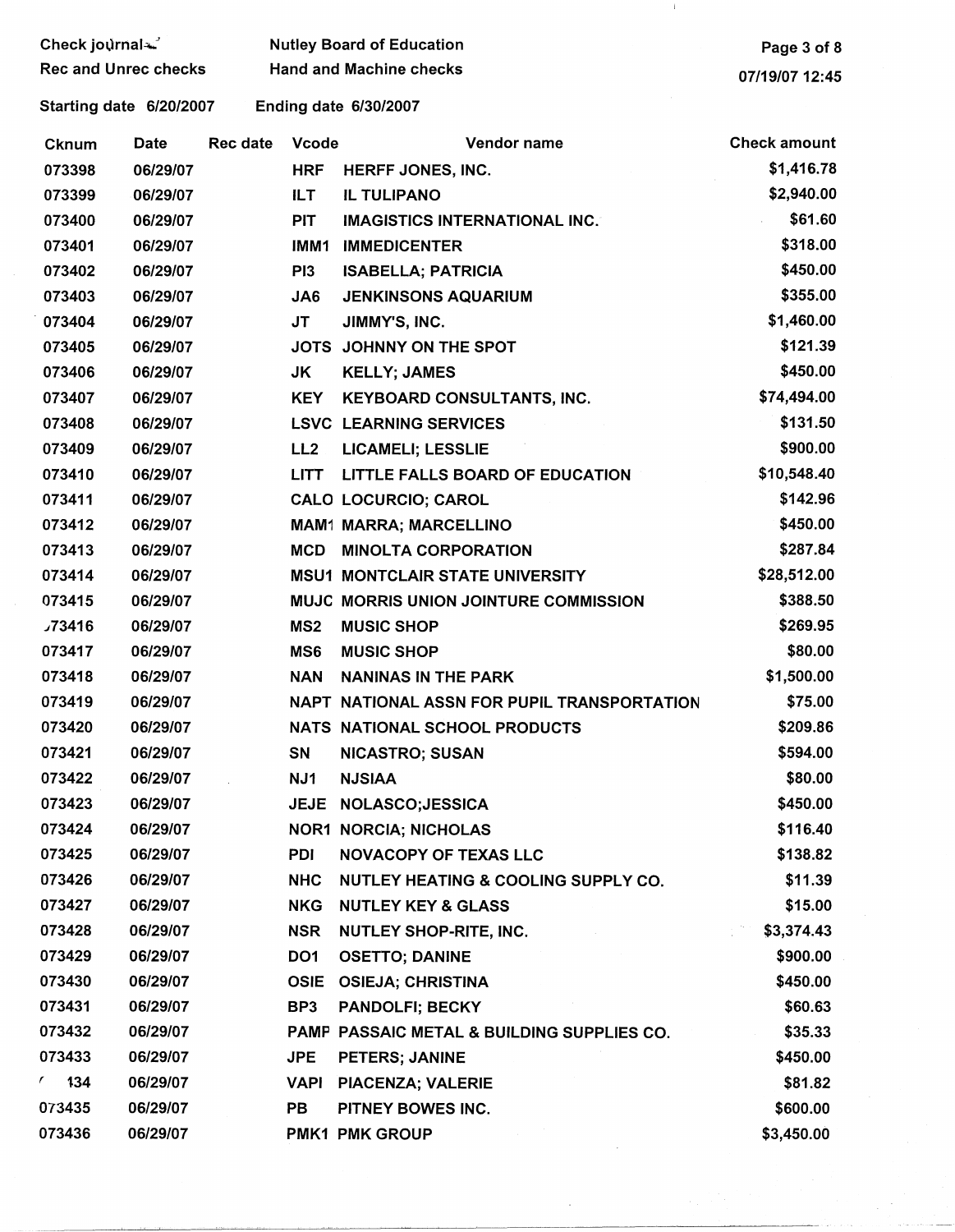| <b>Check journal</b>        |          |                 |                                | <b>Nutley Board of Education</b>               | Page 1 of 8         |
|-----------------------------|----------|-----------------|--------------------------------|------------------------------------------------|---------------------|
| <b>Rec and Unrec checks</b> |          |                 | <b>Hand and Machine checks</b> | 07/19/07 12:45                                 |                     |
| Starting date 6/20/2007     |          |                 |                                | Ending date 6/30/2007                          |                     |
| <b>Cknum</b>                | Date     | <b>Rec date</b> | <b>Vcode</b>                   | Vendor name                                    | <b>Check amount</b> |
| 073437                      | 06/29/07 |                 |                                | <b>QUES QUEST DIAGNOSTICS</b>                  | \$923.00            |
| 073438                      | 06/29/07 |                 | REI <sub>2</sub>               | <b>REILLY; LAURA</b>                           | \$450.00            |
| 073439                      | 06/29/07 |                 |                                | RICK RICKARD REHABILITATION SERVICES, INC.     | \$368.00            |
| 073440                      | 06/29/07 |                 | CR7                            | <b>ROSATI; CHRISTOPHER</b>                     | \$450.00            |
| 073441                      | 06/29/07 |                 |                                | <b>SAG2 SAGE DAY II</b>                        | \$2,666.82          |
| 073442                      | 06/29/07 |                 | NISA                           | <b>SANGIOVANNI; NICOLE</b>                     | \$450.00            |
| 073443                      | 06/29/07 |                 | <b>SPC</b>                     | <b>SCHOOL SPECIALTY INC</b>                    | \$190.52            |
| 073444                      | 06/29/07 |                 | MS1                            | <b>SHAHINIAN; MICHELLE</b>                     | \$450.00            |
| 073445                      | 06/29/07 |                 | <b>SPG</b>                     | <b>SPIEZLE GROUP</b>                           | \$1,825.00          |
| 073446                      | 06/29/07 |                 |                                | <b>MAFA ST.BARNABAS AMBULATORY CARE CNTR</b>   | \$2,150.00          |
| 073447                      | 06/29/07 |                 | SI <sub>5</sub>                | <b>STEWART INDUSTRIES</b>                      | \$394.04            |
| 073448                      | 06/29/07 |                 | MA4                            | <b>STRUMOLO; MARIA</b>                         | \$450.00            |
| 073449                      | 06/29/07 |                 | <b>STS</b>                     | <b>STS OF NEW JERSEY</b>                       | \$65.00             |
| 073450                      | 06/29/07 |                 |                                | <b>SCRC SUSSEX COUNTY REGIONAL COOPERATIVE</b> | \$19,574.53         |
| 073451                      | 06/29/07 |                 | MS5                            | <b>SYME; MICHELE</b>                           | \$86.98             |
| 073452                      | 06/29/07 |                 | <b>THW</b>                     | <b>THEATER WORKS/USA</b>                       | \$483.00            |
| 073453                      | 06/29/07 |                 | <b>TRS</b>                     | THERAPEUTIC REHABILITATION SERVICES            | \$275.00            |
| 073454                      | 06/29/07 |                 | <b>RTH</b>                     | <b>TIPPENREITER; RUTH</b>                      | \$560.00            |
| 073455                      | 06/29/07 |                 | RT                             | <b>TOPOLSKI, SR.; ROBERT</b>                   | \$136.77            |
| 073456                      | 06/29/07 |                 | TN                             | <b>TOWNSHIP OF NUTLEY</b>                      | \$12,408.45         |
| 073457                      | 06/29/07 |                 |                                | <b>VENL VENEZIA; LISA</b>                      | \$450.00            |
| 073458                      | 06/29/07 |                 | <b>BA</b>                      | <b>VERIZON</b>                                 | \$1,599.24          |
| 073459                      | 06/29/07 |                 |                                | VESE VESEY; ERNESTINE                          | \$28.06             |
| 073460                      | 06/29/07 |                 |                                | <b>WGC WELCO GASES CORPORATION</b>             | \$161.50            |
| 073461                      | 06/29/07 |                 | <b>JAW</b>                     | <b>WILSON; JENIFER A.</b>                      | \$375.00            |
| 073462                      | 06/29/07 |                 |                                | ALYA YACULLO; ALISON                           | \$450.00            |
| 073463                      | 06/29/07 |                 |                                | MIFU YASSO; MICHELLE                           | \$450.00            |
| 073464                      | 06/29/07 |                 |                                | YMCA YMCA CAMP BERNIE                          | \$1,454.00          |
| 073465                      | 06/29/07 |                 |                                | LUZU ZULLO; LUANN                              | \$100.00            |
| 073476                      | 06/30/07 |                 |                                | ABLA ABUNDANT LIFE ACADEMY                     | \$1,916.90          |
| 073477                      | 06/30/07 |                 | <b>AFS</b>                     | <b>ASTONE FLEET SERVICE</b>                    | \$11,786.86         |
| 073478                      | 06/30/07 |                 |                                | <b>BALE BAKER; CHARLES</b>                     | \$19.50             |
| 073479                      | 06/30/07 |                 | <b>BIH</b>                     | <b>BELLEVILLE INDUSTRIAL HARDWARE</b>          | \$38.50             |
| 073480                      | 06/30/07 |                 |                                | <b>BCSS BERGEN COUNTY SPECIAL SERVICES</b>     | \$1,582.00          |
| 073481                      | 06/30/07 |                 | <b>BINS</b>                    | <b>BINSKY &amp; SNYDER SERVICE LLC</b>         | \$4,620.25          |
| 073482                      | 06/30/07 |                 |                                | <b>BOEC BOARD OF EDUCATION-ENTERPRISE FUND</b> | \$156,765.53        |
| 073483                      | 06/30/07 |                 |                                | CJTP C & J TROPHIES & PROMOTIONS               | \$132.50            |
| 073484                      | 06/30/07 |                 | <b>CFC</b>                     | C F CONNOLLY DIST CO INC                       | \$114.33            |
| 073485                      | 06/30/07 |                 | CAB                            | <b>CABLEVISION</b>                             | \$22.88             |

 $\mu^{(1)}$   $\Delta_{\mu}$ 

 $\alpha=0.1$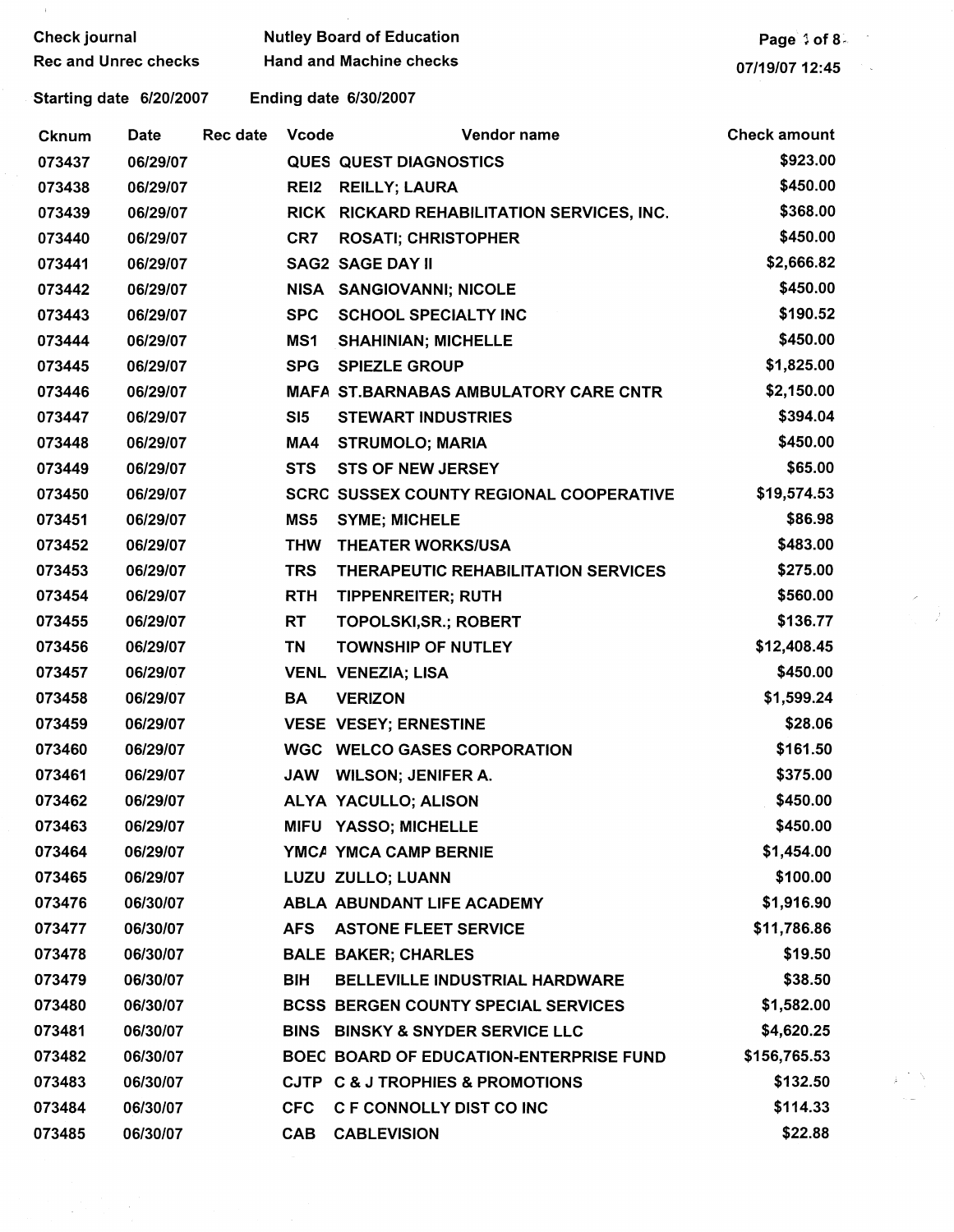| Check journal               |          |          | <b>Nutley Board of Education</b> | Page 5 of 8                             |                     |
|-----------------------------|----------|----------|----------------------------------|-----------------------------------------|---------------------|
| <b>Rec and Unrec checks</b> |          |          |                                  | <b>Hand and Machine checks</b>          | 07/19/07 12:45      |
| Starting date 6/20/2007     |          |          |                                  | Ending date 6/30/2007                   |                     |
| Cknum                       | Date     | Rec date | <b>Vcode</b>                     | Vendor name                             | <b>Check amount</b> |
| 073486                      | 06/30/07 |          | JC7                              | <b>CAPPELLO; JOSEPH</b>                 | \$66.01             |
| 073487                      | 06/30/07 |          |                                  | CB7 CBH CARE, INC.                      | \$175.00            |
| 073488                      | 06/30/07 |          |                                  | <b>CEND CENTRE DELI AND CATERING</b>    | \$184.68            |
| 073489                      | 06/30/07 |          |                                  | CPNJ CEREBRAL PALSY OF NORTH JERSEY     | \$9,725.28          |
| 073490                      | 06/30/07 |          |                                  | KACH CHASMAR; KAREN                     | \$65.50             |
| 073491                      | 06/30/07 |          | <b>CHE</b>                       | <b>CHERENSON GROUP</b>                  | \$1,239.83          |
| 073492                      | 06/30/07 |          |                                  | CHTH CHILDRENS THERAPY CENTER           | \$510.00            |
| 073493                      | 06/30/07 |          | <b>CIT</b>                       | CIT TECHNOLOGY FINANCIAL SERVICES, INC. | \$215.00            |
| 073494                      | 06/30/07 |          | <b>COE</b>                       | <b>COUNTY OF ESSEX</b>                  | \$10,797.43         |
| 073495                      | 06/30/07 |          | <b>CVM</b>                       | <b>CVM ENGINEERS</b>                    | \$2,500.00          |
| 073496                      | 06/30/07 |          |                                  | DAYT DAYTOP                             | \$3,453.24          |
| 073497                      | 06/30/07 |          |                                  | DLLF DE LAGE LANDEN FINANCIAL SERVICES  | \$99.00             |
| 073498                      | 06/30/07 |          | <b>DEM</b>                       | <b>DEMOULIN BROTHERS &amp; COMPANY</b>  | \$30,057.16         |
| 073499                      | 06/30/07 |          | <b>MDV</b>                       | <b>DEVITA; MICHAEL</b>                  | \$99.72             |
| 073500                      | 06/30/07 |          |                                  | DHLE DHL EXPRESS INC.                   | \$101.57            |
| 073501                      | 06/30/07 |          | <b>CDR</b>                       | <b>DRAGO; CAROLYN</b>                   | \$77.60             |
| 073502                      | 06/30/07 |          |                                  | ELMV ELMWOOD SUPPLY                     | \$1,316.90          |
| <b>773503</b>               | 06/30/07 |          | EA                               | <b>ENERGY FOR AMERICA</b>               | \$4,405.00          |
| 73504                       | 06/30/07 |          |                                  | ECES ESSEX COUNTY EDUCATIONAL SERVICES  | \$32,537.22         |
| 073505                      | 06/30/07 |          |                                  | ECVS ESSEX COUNTY VOCATIONAL SCHOOLS    | \$3,360.50          |
| 073506                      | 06/30/07 |          |                                  | <b>FACE FAMILY CENTER AT MONTCLAIR</b>  | \$400.00            |
| 073507                      | 06/30/07 |          | <b>FNS</b>                       | FEDERAL NEWS SERVICE, INC.              | \$197.00            |
| 073508                      | 06/30/07 |          |                                  | CPC1 FIRST CEREBRAL PALSY OF NJ         | \$4,069.24          |
| 073509                      | 06/30/07 |          |                                  | FPRS FLORHAM PARK ROLLERSKATING RINK    | \$299.00            |
| 073510                      | 06/30/07 |          | SF <sub>2</sub>                  | <b>FURNARI; SUSAN</b>                   | \$487.20            |
| 073511                      | 06/30/07 |          | <b>GPB</b>                       | <b>GACCIONE, POMACO &amp; MALANGA</b>   | \$8,293.50          |
| 073512                      | 06/30/07 |          | <b>GLB</b>                       | <b>GANN LAW BOOKS</b>                   | \$83.00             |
| 073513                      | 06/30/07 |          |                                  | <b>ROSS GENNACE; ALISA</b>              | \$481.72            |
| 073514                      | 06/30/07 |          |                                  | <b>GRAN GRAINGER INC.</b>               | \$1,030.76          |
| 073515                      | 06/30/07 |          |                                  | HASL HASLER, INC.                       | \$135.00            |
| 073516                      | 06/30/07 |          |                                  | <b>HESS HESS CORPORATION</b>            | \$1,659.96          |
| 073517                      | 06/30/07 |          | <b>HHT</b>                       | <b>HILL; HILLARY</b>                    | \$137.26            |
| 073518                      | 06/30/07 |          | HR                               | <b>HODGES RENTALS</b>                   | \$1,500.00          |
| 073519                      | 06/30/07 |          | <b>HDC</b>                       | <b>HOME DEPOT CREDIT SERVICES</b>       | \$900.86            |
| 073520                      | 06/30/07 |          | JH <sub>2</sub>                  | <b>HUNGLER; JOHANNA</b>                 | \$900.00            |
| 073521                      | 06/30/07 |          |                                  | <b>IKON IKON OFFICE SOLUTIONS</b>       | \$191.00            |
| 522<br>Ë.                   | 06/30/07 |          | <b>JAS</b>                       | <b>J A SEXAUER</b>                      | \$1,793.00          |
| 073523                      | 06/30/07 |          | <b>JRV</b>                       | J.R. VACCARO, INC.                      | \$3,920.46          |
| 073524                      | 06/30/07 |          | JT                               | JIMMY'S, INC.                           | \$610.00            |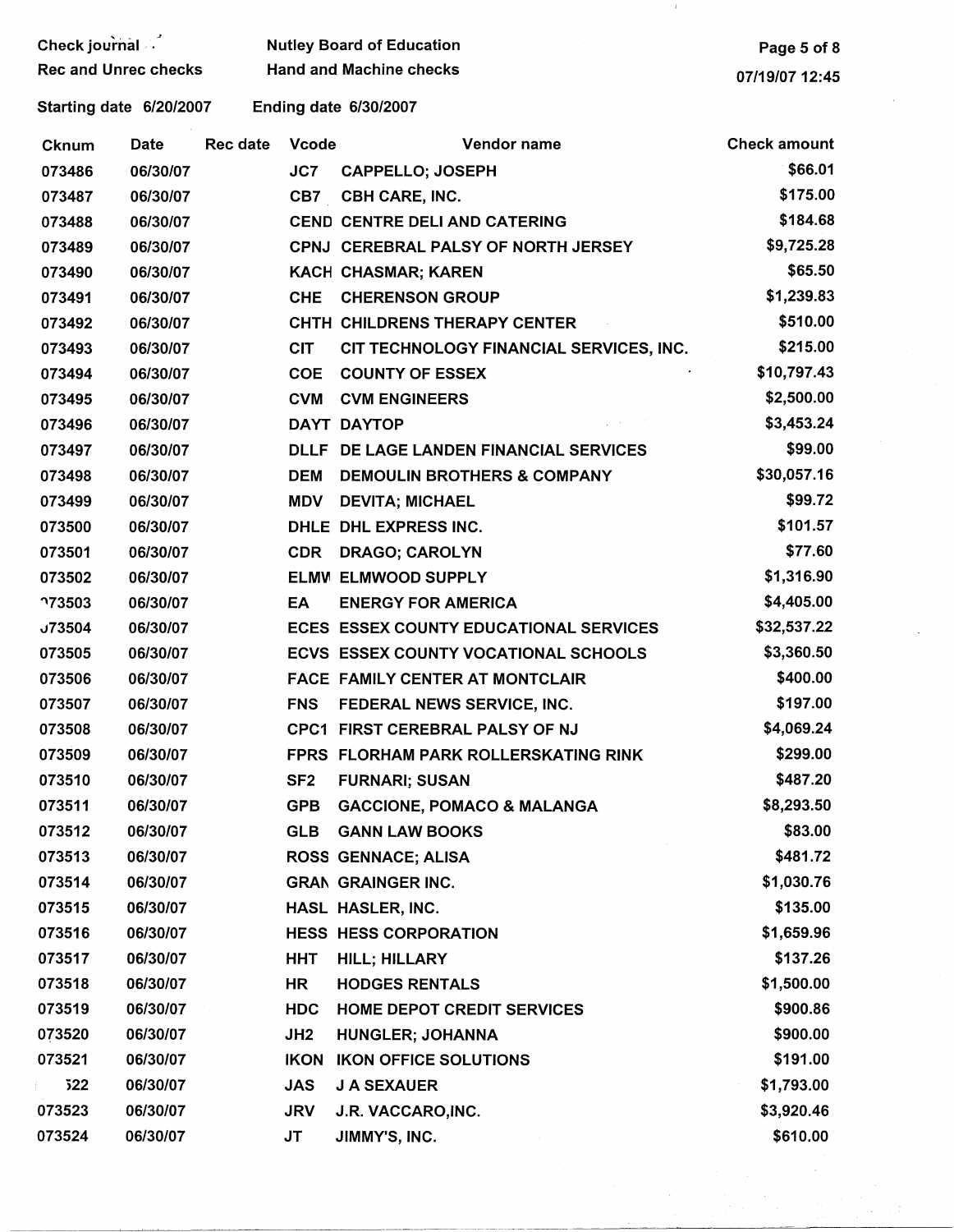| Check journal                                           |          |          |              | <b>Nutley Board of Education</b>             | Page 6 of 8.        |  |  |
|---------------------------------------------------------|----------|----------|--------------|----------------------------------------------|---------------------|--|--|
| <b>Rec and Unrec checks</b>                             |          |          |              | <b>Hand and Machine checks</b>               | 07/19/07 12:45      |  |  |
| <b>Ending date 6/30/2007</b><br>Starting date 6/20/2007 |          |          |              |                                              |                     |  |  |
| Cknum                                                   | Date     | Rec date | <b>Vcode</b> | Vendor name                                  | <b>Check amount</b> |  |  |
| 073525                                                  | 06/30/07 |          | <b>JRI</b>   | JOSEPH RICCIARDI INC.                        | \$1,911.75          |  |  |
| 073526                                                  | 06/30/07 |          | <b>KEY</b>   | <b>KEYBOARD CONSULTANTS, INC.</b>            | \$37,454.00         |  |  |
| 073527                                                  | 06/30/07 |          | <b>KON</b>   | <b>KONICA/MINOLTA</b>                        | \$114.10            |  |  |
| 073528                                                  | 06/30/07 |          |              | KONN KONN; MARI                              | \$105.53            |  |  |
| 073529                                                  | 06/30/07 |          |              | LASU LANDSCAPE SUPPLY, INC.                  | \$1,773.91          |  |  |
| 073530                                                  | 06/30/07 |          | <b>LSS</b>   | <b>LEONE SOUND SYSTEMS</b>                   | \$3,195.00          |  |  |
| 073531                                                  | 06/30/07 |          |              | LERC LERCH, VINCI & HIGGINS                  | \$4,115.00          |  |  |
| 073532                                                  | 06/30/07 |          | <b>LIV</b>   | <b>LIVINGSTON SERVICES CORPORATION</b>       | \$132.00            |  |  |
| 073533                                                  | 06/30/07 |          |              | MCSC MC MANIMON & SCOTLAND, LLC              | \$1,254.54          |  |  |
| 073534                                                  | 06/30/07 |          | MVI          | <b>MEDIA VISIONS, INC.</b>                   | \$3,022.00          |  |  |
| 073535                                                  | 06/30/07 |          |              | <b>MPC3 METROGRAPHICS PRINTING</b>           | \$2,285.00          |  |  |
| 073536                                                  | 06/30/07 |          |              | <b>MSU1 MONTCLAIR STATE UNIVERSITY</b>       | \$170.00            |  |  |
| 073537                                                  | 06/30/07 |          |              | <b>MUJC MORRIS UNION JOINTURE COMMISSION</b> | \$194.25            |  |  |
| 073538                                                  | 06/30/07 |          | NL.          | <b>NEWARK LIGHT CO.</b>                      | \$1,164.60          |  |  |
| 073539                                                  | 06/30/07 |          |              | <b>NJAP NJAPSA</b>                           | \$150.00            |  |  |
| 073540                                                  | 06/30/07 |          | <b>NJSI</b>  | <b>NJSIAA</b>                                | \$60.00             |  |  |
| 073541                                                  | 06/30/07 |          | <b>NJN1</b>  | NORTH JERSEY MEDIA GROUP INC.                | \$634.88            |  |  |
| 073542                                                  | 06/30/07 |          | <b>NHC</b>   | NUTLEY HEATING & COOLING SUPPLY CO.          | \$171.78            |  |  |
| 073543                                                  | 06/30/07 |          | <b>NSR</b>   | <b>NUTLEY SHOP-RITE, INC.</b>                | \$119.15            |  |  |
| 073544                                                  | 06/30/07 |          | <b>RO</b>    | <b>O'DELL; ROBERT</b>                        | \$513.56            |  |  |
| 073545                                                  | 06/30/07 |          | <b>OWS</b>   | <b>OMNI WASTE SERVICES</b>                   | \$1,350.00          |  |  |
| 073546                                                  | 06/30/07 |          | <b>OTC</b>   | ORIENTAL TRADING CO, INC.                    | \$299.42            |  |  |
| 073547                                                  | 06/30/07 |          |              | CIPA PALLEY; CINDY                           | \$1,801.80          |  |  |
| 073548                                                  | 06/30/07 |          |              | PAMP PASSAIC METAL & BUILDING SUPPLIES CO.   | \$135.54            |  |  |
| 073549                                                  | 06/30/07 |          | <b>PKP</b>   | PATEL MD; POORVI K                           | \$700.00            |  |  |
| 073550                                                  | 06/30/07 |          | PE3          | <b>PEARSON EDUCATION</b>                     | \$776.03            |  |  |
| 073551                                                  | 06/30/07 |          | <b>PTF</b>   | PERSONAL TOUCH FLORIST                       | \$410.00            |  |  |
| 073552                                                  | 06/30/07 |          | PD4          | <b>PETE'S DELI</b>                           | \$548.57            |  |  |
| 073553                                                  | 06/30/07 |          |              | PLAS PLASTINE; JAMES                         | \$3,652.00          |  |  |
| 073554                                                  | 06/30/07 |          | <b>PT</b>    | <b>PRINTING TECHNIQUES</b>                   | \$3,500.00          |  |  |
| 073555                                                  | 06/30/07 |          | PESI         | PROFESSIONAL EDUCATION SERVICES, INC.        | \$811.20            |  |  |
| 073556                                                  | 06/30/07 |          | <b>PSE</b>   | PUBLIC SERVICE ELECTRIC & GAS CO.            | \$38,407.22         |  |  |
| 073557                                                  | 06/30/07 |          | <b>REIL</b>  | <b>REILLY; VIRGINIA</b>                      | \$100.00            |  |  |
| 073558                                                  | 06/30/07 |          |              | USPS RESERVE ACCOUNT                         | \$1,000.00          |  |  |
| 073559                                                  | 06/30/07 |          |              | RICK RICKARD REHABILITATION SERVICES, INC.   | \$62.00             |  |  |
| 073560                                                  | 06/30/07 |          | <b>SR</b>    | <b>ROMAGLIA; SHARON</b>                      | \$391.51            |  |  |
| 073561                                                  | 06/30/07 |          |              | <b>CHRC ROSSILLO; CHERYL</b>                 | \$450.00            |  |  |
| 073562                                                  | 06/30/07 |          |              | KIRU RUSERT; KIMBERLY                        | \$108.64            |  |  |
| 073563                                                  | 06/30/07 |          |              | RUST RUSTY'S PIANO/ORGAN CO.                 | \$345.00            |  |  |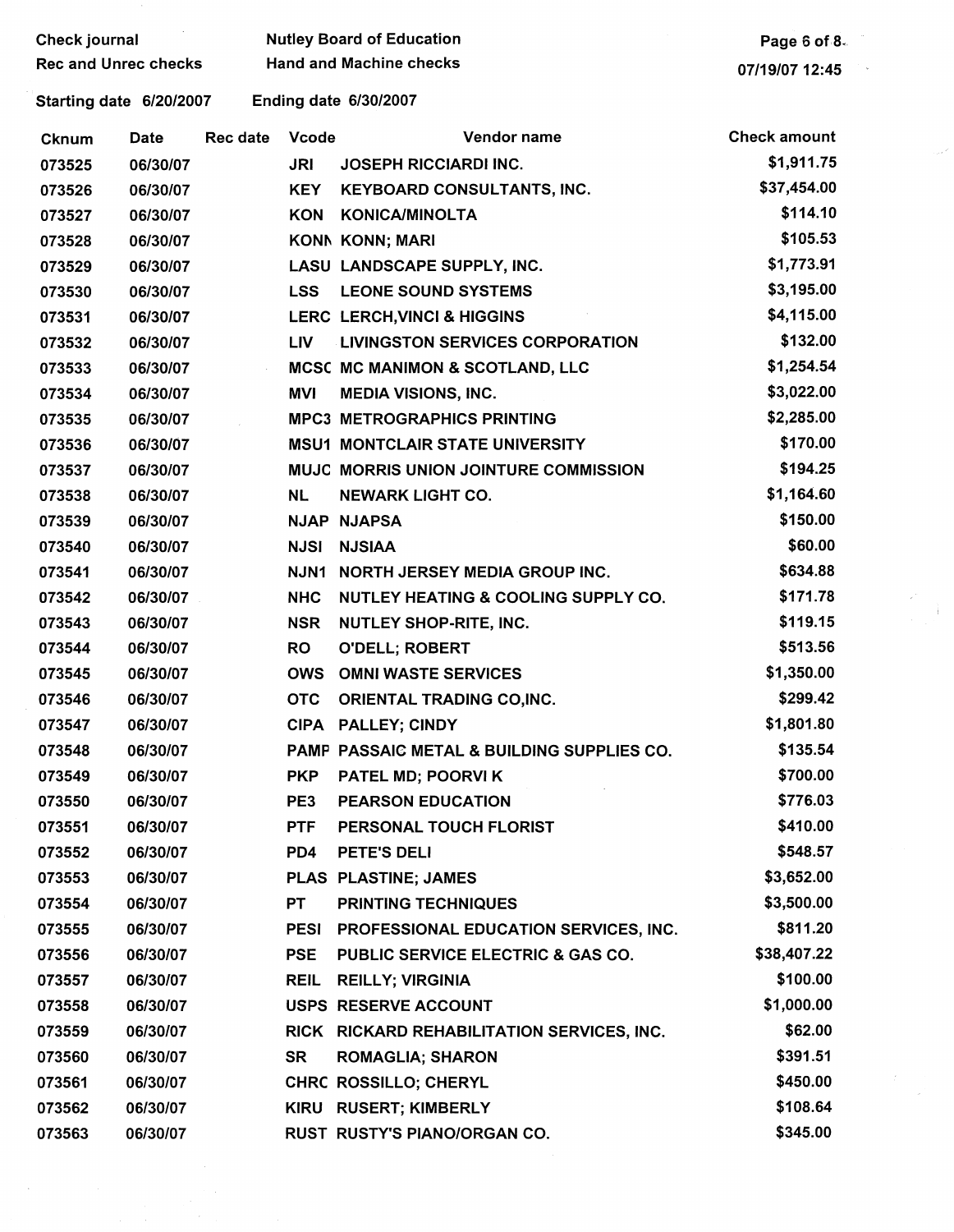|                             |          |          |                 | $\mathbb{I}$                                 |                     |
|-----------------------------|----------|----------|-----------------|----------------------------------------------|---------------------|
| Check journal-              |          |          |                 | <b>Nutley Board of Education</b>             | Page 7 of 8         |
| <b>Rec and Unrec checks</b> |          |          |                 | <b>Hand and Machine checks</b>               | 07/19/07 12:45      |
| Starting date 6/20/2007     |          |          |                 | Ending date 6/30/2007                        |                     |
| Cknum                       | Date     | Rec date | <b>Vcode</b>    | Vendor name                                  | <b>Check amount</b> |
| 073564                      | 06/30/07 |          |                 | SALZ SALAZAR & ASSOCIATES, INC               | \$84,737.99         |
| 073565                      | 06/30/07 |          |                 | <b>SBPC SCHOOL BUS PARTS CO.</b>             | \$106.06            |
| 073566                      | 06/30/07 |          | 2636            | <b>SIGN POST</b>                             | \$775.00            |
| 073567                      | 06/30/07 |          | SOU             | <b>SOURCE MEDIA, INC.</b>                    | \$1,653.00          |
| 073568                      | 06/30/07 |          |                 | <b>MAFA ST.BARNABAS AMBULATORY CARE CNTR</b> | \$850.00            |
| 073569                      | 06/30/07 |          | SI <sub>5</sub> | <b>STEWART INDUSTRIES</b>                    | \$19,151.41         |
| 073570                      | 06/30/07 |          | <b>TCI</b>      | <b>TERRE COMPANY INC</b>                     | \$269.25            |
| 073571                      | 06/30/07 |          | <b>TRS</b>      | <b>THERAPEUTIC REHABILITATION SERVICES</b>   | \$135.00            |
| 073572                      | 06/30/07 |          |                 | NATH THUNELL; NANCY                          | \$101.79            |
| 073573                      | 06/30/07 |          | <b>TN</b>       | <b>TOWNSHIP OF NUTLEY</b>                    | \$5,481.20          |
| 073574                      | 06/30/07 |          | <b>NJFP</b>     | TREASURER, STATE OF NEW JERSEY               | \$8.00              |
| 073575                      | 06/30/07 |          | <b>TR10</b>     | TREASURER, STATE OF NEW JERSEY               | \$56,560.00         |
| 073576                      | 06/30/07 |          | <b>BA</b>       | <b>VERIZON</b>                               | \$509.14            |
| 073577                      | 06/30/07 |          | <b>VER</b>      | <b>VERIZON WIRELESS</b>                      | \$2,261.67          |
| 073578                      | 06/30/07 |          | <b>VB</b>       | <b>VIOLA BROTHERS INC</b>                    | \$609.30            |
| 073579                      | 06/30/07 |          |                 | HOW/ WANG; HONG                              | \$945.00            |
| 073580                      | 06/30/07 |          | MIFU            | <b>YASSO; MICHELLE</b>                       | \$98.41             |
|                             |          |          |                 |                                              |                     |

 $\sim$   $\sigma_{\rm{g}}$